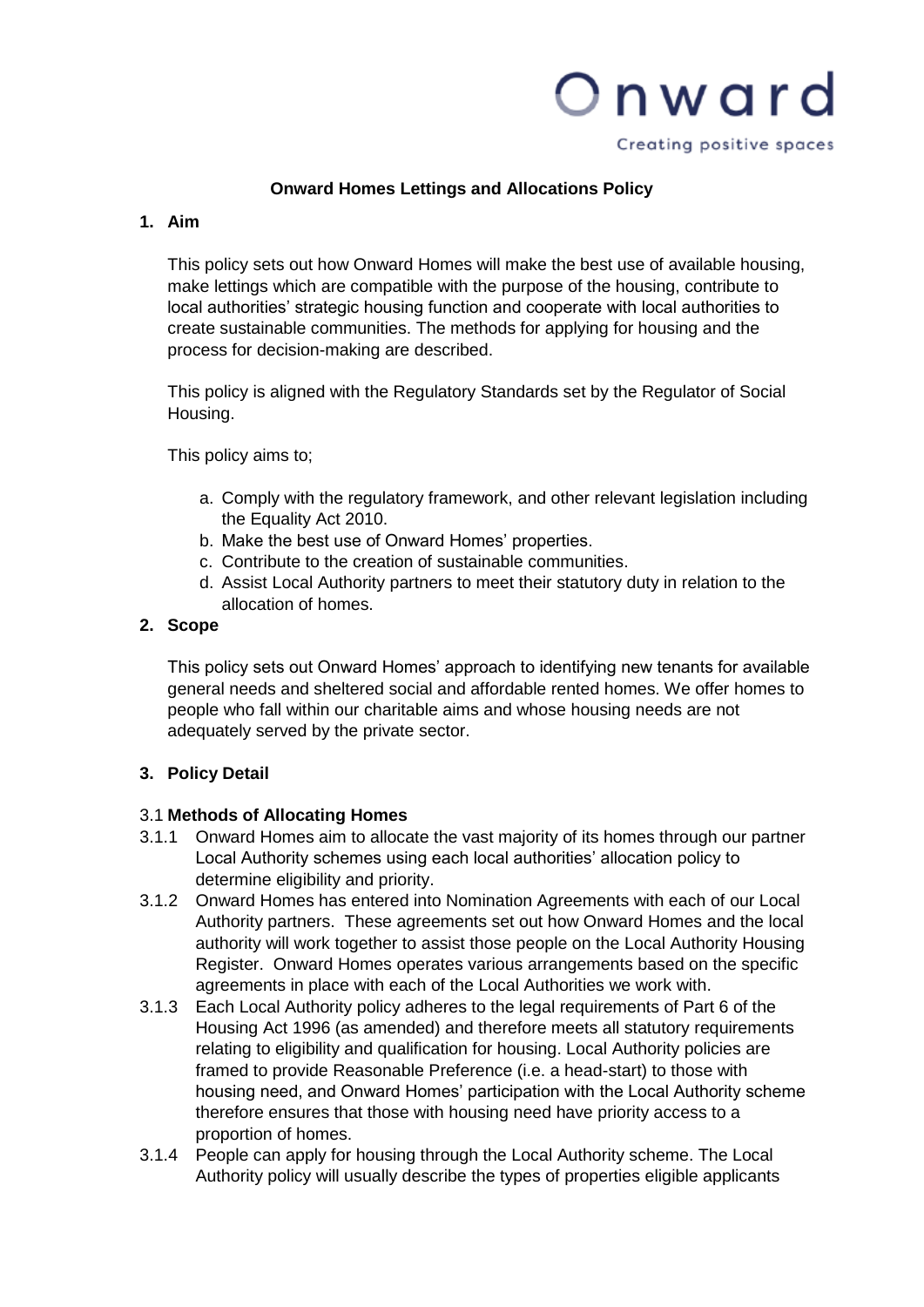can apply for, how eligible applicants will be prioritised, and the method of allocating homes. The Local Authority's allocations criteria will also be overlaid with Onward Homes' own checks, to ensure applicants are suitable beneficiaries under its charitable aims. In most cases the Local Authority will use a web-based choice based lettings system where customers can express interest in available homes, however some use a system of direct matching applicants to available properties.

3.1.5 Subject to its obligations to provide nominations under Local Authority schemes, Onward Homes may occasionally let some homes outside of the local scheme. Onward Homes will do this for the following reasons:

#### a. Special Projects

Onward Homes will occasionally enter into partnerships with local authorities and/or other stakeholders to make use of its properties for projects tackling issues such as homelessness, rehousing refugees etc. For any Special Project lettings Onward Homes will not apply the refusal criteria set out in this policy but will agree specific criteria for lettings eligibility with the project partners, although we will continue to conduct a financial assessment of all applicants to ensure they are capable of being a beneficiary under our charitable aims.

Onward Homes will co-operate with requests from the Home Office, government or any local authority to house people with specialist housing requirements, for example people seeking a home under the National Witness Protection Scheme.

b. Sensitive Lettings

We may categorise a property, or properties, as requiring a sensitive let if we need to balance the lettings within a specific group of properties. This may occur where there has been an eviction, on-going anti-social behaviour or where we have received a request from our statutory partners not to house certain individuals at a specific location. If a sensitive let is made outside of the local authority scheme we will be clear in our advertisement the general nature of who we let our properties to, the parameters of our charitable status and how we will decide priority for the specific letting.

c. Low Demand

Where it is known that the property type available is unlikely to be allocated effectively through the Local Authority scheme due to low demand, Onward Homes will let through direct marketing. We will let low demand homes on a first come first served basis subject to the applicant meeting the eligibility criteria set out in this policy. We will conduct a financial assessment of all applicants to ensure they are capable of being a beneficiary under our charitable aims.

## d. Neighbourhood Sustainability – Local Lettings Policies

Where we have issues relating to the sustainability of a neighbourhood we will develop a local letting policy to address these issues. Local Lettings Policies will be a time-limited intervention to adjust the standard allocations criteria in a specified neighbourhood or scheme or for a specified housing type in order to achieve specific outcomes. Full details of how allocations will be made will be set out in the specific Local Lettings Policy.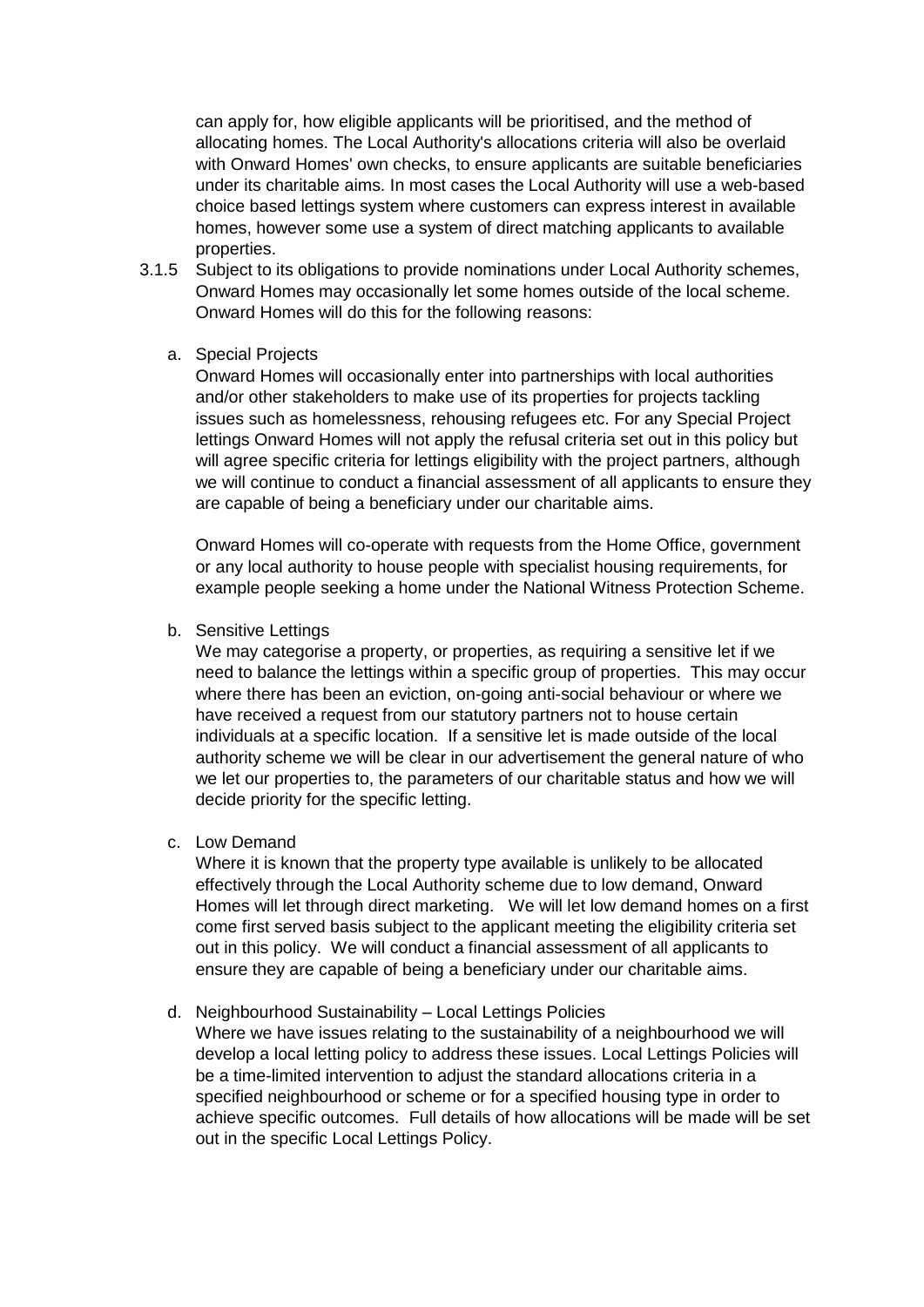Onward Homes will use Local Lettings Policies in two ways: to redress an imbalance or identified issues relating to tenancy sustainability, or to maximise the positive impact that the allocation of new build homes offers.

Local lettings Policies will be evidenced based and will be reviewed regularly to assess effectiveness and suitability. Once a policy has achieved the intended outcome it should either be terminated immediately or the proportion of lets it applies to should be reduced over time until it can be removed altogether. If the local lettings policy is not having the impact intended then the approach should be reviewed and the policy amended or removed.

# 3.2 **Eligibility for Housing**

People aged 18 or over will be eligible to apply to rent Onward Homes properties.

- 3.2.1 Applicants for housing who have applied through the Local Authority scheme will usually already have been confirmed as being eligible for social housing. There may be occasions where Onward Homes will undertake further checks prior to allocation to verify eligibility.
- 3.2.2 Applicants for properties allocated outside of Local Authority scheme will be subject to a 'Right to Rent' check to ensure that they are eligible to rent a home. If an adult household member is found not to have a Right to Rent in the UK the household will not be offered a home. More information about Right to Rent is available from the Government website [www.gov.uk.](http://www.gov.uk/)

# 3.3 **Property Type Eligibility**

Onward Homes will use the same property size eligibility criteria that are used to assess benefit eligibility for assistance with housing costs. Using these rules a separate bedroom is required for;

- a. a couple (aged 16 or over) who live together as partners
- b. a single adult age 21 and over
- c. two children under 10 who are part of the same family
- d. two children of the same sex under 21 who are part of the same family
- e. any remaining children who cannot be paired according to the rules above.
- 3.3.1 In order to make the best use of stock, Onward Homes will always seek to maximise the occupancy of a property according to these rules. However, there may be occasions where an allocation is made to a household who will underoccupy a property. Any such decision will be at the discretion of the Neighbourhood Delivery Manager who will first ensure that a property is affordable to the household.
- 3.3.2 In areas of high demand Onward Homes may seek to identify customers who are under occupying family accommodation and offer help and support to enable customers to move to a home more suited to their requirements.
- 3.3.3 Older people's accommodation and sheltered housing must be allocated to a household that meets the age criteria of the scheme and/or have a need for support.
- 3.3.4 Tower blocks

Our approach to lettings at our high rise blocks (considered to be 6 storeys or greater) is based on providing choice to customers, whilst allowing for a minimum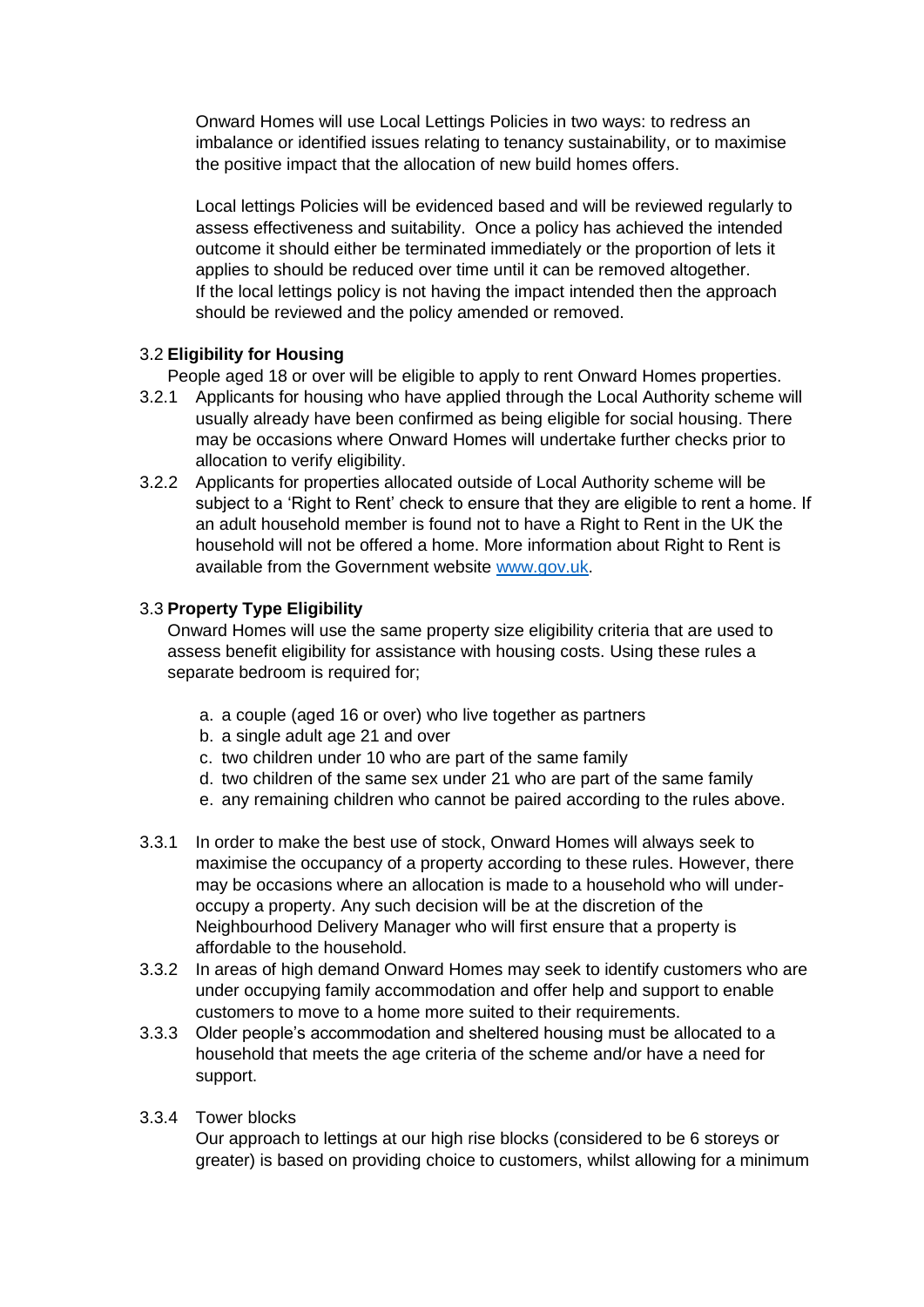compliance criteria for new lets in high rise blocks to manage vulnerability and risk. This minimum criteria includes the following cases:

- a. New residents need to be able to safely evacuate their property without assistance
- b. New residents who require oxygen should not be housed above the first floor

We will develop block-specific lettings policy for each of our high rise blocks which may add additional criteria based on local conditions and which supports our Neighbourhood Plan objectives.

#### **3.3.5 Lets to Existing Customers and Emergency Transfers**

We do not keep waiting lists as we encourage existing customers who wish to move to join their local housing register and/or seek a mutual exchange in order to maximise their chances of obtaining a property that meets their needs. We will however make homes available to existing customers by way of a management move to help us make best use of stock or an emergency transfer.

Emergency transfers will only be considered in exceptional circumstances where it is no longer safe for a tenant to continue living in their home. Onward may ask for supporting evidence from (but not limited to) partner agencies such as Police, Social Services, other agencies to support any request for an emergency transfer. Examples of such circumstances include:

- a. Exceptional cases of Anti-Social Behaviour and harassment, including serious or targeted hate crimes and serious racial harassment.
- b. In cases of Domestic Violence
- c. Where there are high risk Safeguarding concerns
- d. In tower blocks where a residents personal circumstances change and it is no longer safe for them to continue living in the block
- e. Emergency Health and Safety issues i.e. fire/ flood

In these circumstances we will search our list of immediately available properties to try to find a new temporary or permanent home, which fulfils the housing needs of the tenant which may involve moving out of the local area.

The decision to make an offer of an emergency transfer will be made by the Neighbourhood Delivery Manager and should we have a suitable property available, one direct offer of suitable accommodation will be made.

### 3.4 **Mutual Exchange**

Onward Homes supports customers to exchange homes through mutual exchange, in accordance with the Tenancy Standard. Details of our policy on mutual exchange can be found in our Mutual Exchange policy.

# 3.5 **Withdrawal of Offers of Accommodation**

There may be occasions where Onward Homes will withdraw an offer of accommodation. In the main there are 2 reasons where this is most likely to occur (although not limited to these):

Where an applicant is not in a position to take up the Tenancy within a reasonable timescale from the point of offer. It is anticipated that people looking to move will be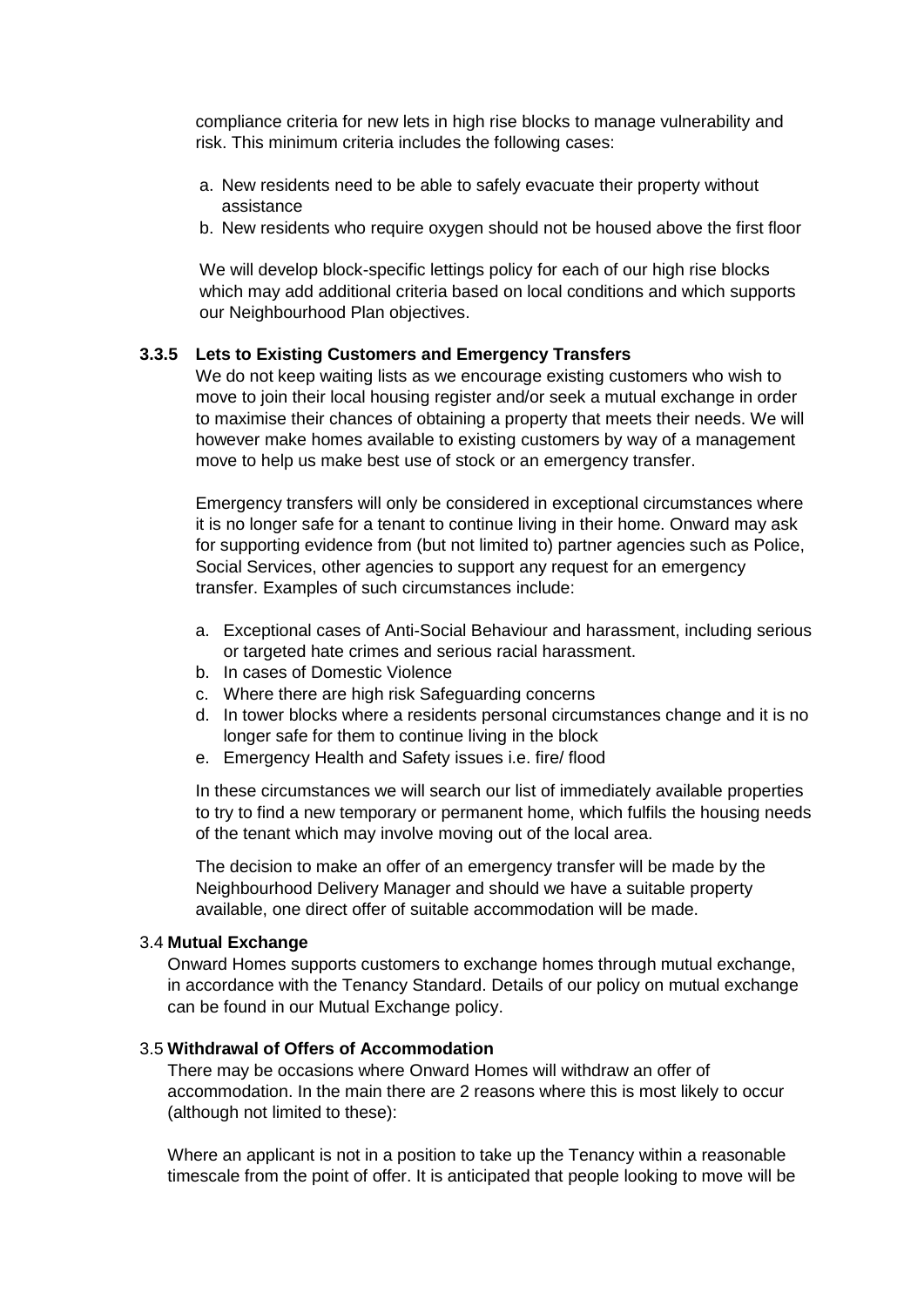in a position to do so and will be able to provide all relevant documents and take up the Tenancy within a reasonable timeframe. Onward Homes will advise Applicants of this as early in the allocating process as possible. Account will be taken of vulnerabilities which may affect an individual's ability to take up the Tenancy within the expected timescales. Decisions will be at the discretion of the Neighbourhood Delivery Manager.

Where Onward Homes requires the property to address an emergency situation and it becomes necessary to withdraw an offer in order to facilitate this. There may be occasions where we require the property for emergency rehousing such as immediate life at risk cases. Decisions will be made in agreement with the Neighbourhood Delivery Manager.

All decisions to withdraw offers of accommodation will be at the discretion of the Neighbourhood Delivery Manager who will seek to balance reasonableness to the applicant against the reason for the potential withdrawal.

## 3.6 **Refusals**

Onward Homes takes a customer-focused approach to allocating homes and as such will try to identify an approach which allows a household to be made an offer of accommodation. However there may be some circumstances where a household is not suitable for the property and in these cases Onward Homes may refuse to make an offer. The reasons for refusal include:

a. Debt

Where it is identified that an applicant has a current debt to Onward or a former housing related debt either owed to Onward Homes or another landlord the Neighbourhood Delivery Manager will consider the circumstances to form a decision on whether to allocate a property. Onward Homes will take into account the criteria set out in the relevant Local Authority area in deciding wherever or not to refuse an offer of a property.

Applicants will only be refused an offer of accommodation where the risk of nonpayment of rent and service charge is considered to be high and could not easily be addressed through low level support.

#### b. Affordability

In seeking to achieve our stated aim of creating sustainable communities, Onward Homes will carry out affordability checks prior to any formal offer of accommodation.

The aim of these checks is to identify any issues relating to an applicant's ability to pay their rent and service charge. We do this in order to support applicants and signpost them to financial inclusion support where needed to enable them to improve their financial situation so that the applicant may sustain a tenancy with us.

There may be times where, despite the appropriate engagement and support offered, it is felt that an applicant will not be able to afford to pay the rent and other charges on the property under consideration. In these situations Onward Homes may refuse to make an offer of accommodation.

For any refusal due to affordability Onward Homes will provide advice and guidance on the best route to a sustainable rehousing outcome in the future.

c. Antisocial Behaviour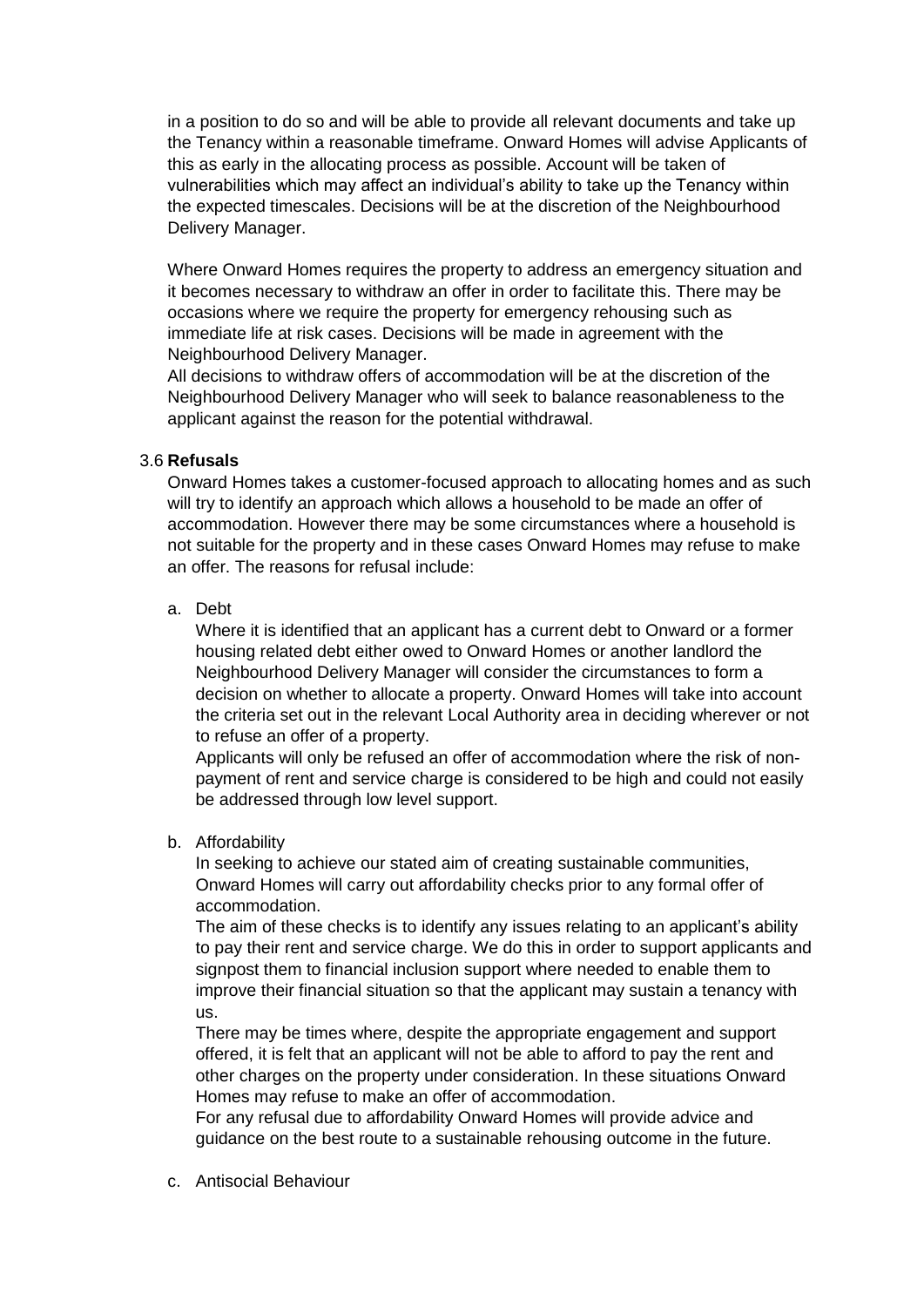If there is evidence that the applicant/member of the household has been identified as perpetrating antisocial behaviour which makes them unsuitable to be a tenant in the property they have applied for, the application may be refused. This will only be in circumstances where the nature and severity of the antisocial behaviour is considered to be a serious threat to Onward Homes' staff, customers or the community, this includes instances where applicants or members of their household have been abusive or used threatening behaviour towards Onward Homes' staff. Consideration will be given to how long ago the incidents occurred, whether there were factors involved which were related to the previous address, and how the individual has conducted themselves since.

#### d. Criminal Behaviour

If an applicant/member of the household has been convicted of a 'serious offence' that is unspent, and they may pose a threat/risk to Onward Homes, the customers of Onward Homes or the community the application may be refused.

Examples of 'serious offences' but not limited to, include:

- Public order offences, nuisance, vandalism
- Dealing, supplying or cultivating controlled drugs
- Burglary, robbery, theft
- Violence
- Indictable offences
- Offences relating to hate crimes

Consideration will be given to how long ago the incidents occurred, whether there were factors involved which were related to the previous address, and how the individual has conducted themselves since the conviction.

e. Unmet Support Needs

Applicants with unmet support needs, where Onward Homes is unable to identify suitable and sufficient support either through working with other agencies or within its own capacity, may be refused a tenancy. However the aim will always be to find appropriate support to enable an allocation to be made.

f. False Information

If an applicant is found to have deliberately provided false information that is relevant to a housing application, or has deliberately withheld information, which has resulted in improved chances of being offered a home the applicant may be refused an offer of accommodation.

If the applicant is unable to provide us with sufficient information to satisfy us of their identity or right to rent, we may refuse to offer accommodation.

#### g. Tenancy Breaches

Applicants may be refused where there is evidence that the applicant/member of the household has seriously breached a tenancy agreement or has behaved in a way that would constitute a breach of tenancy conditions for which it would be reasonable for a court to grant a possession order.